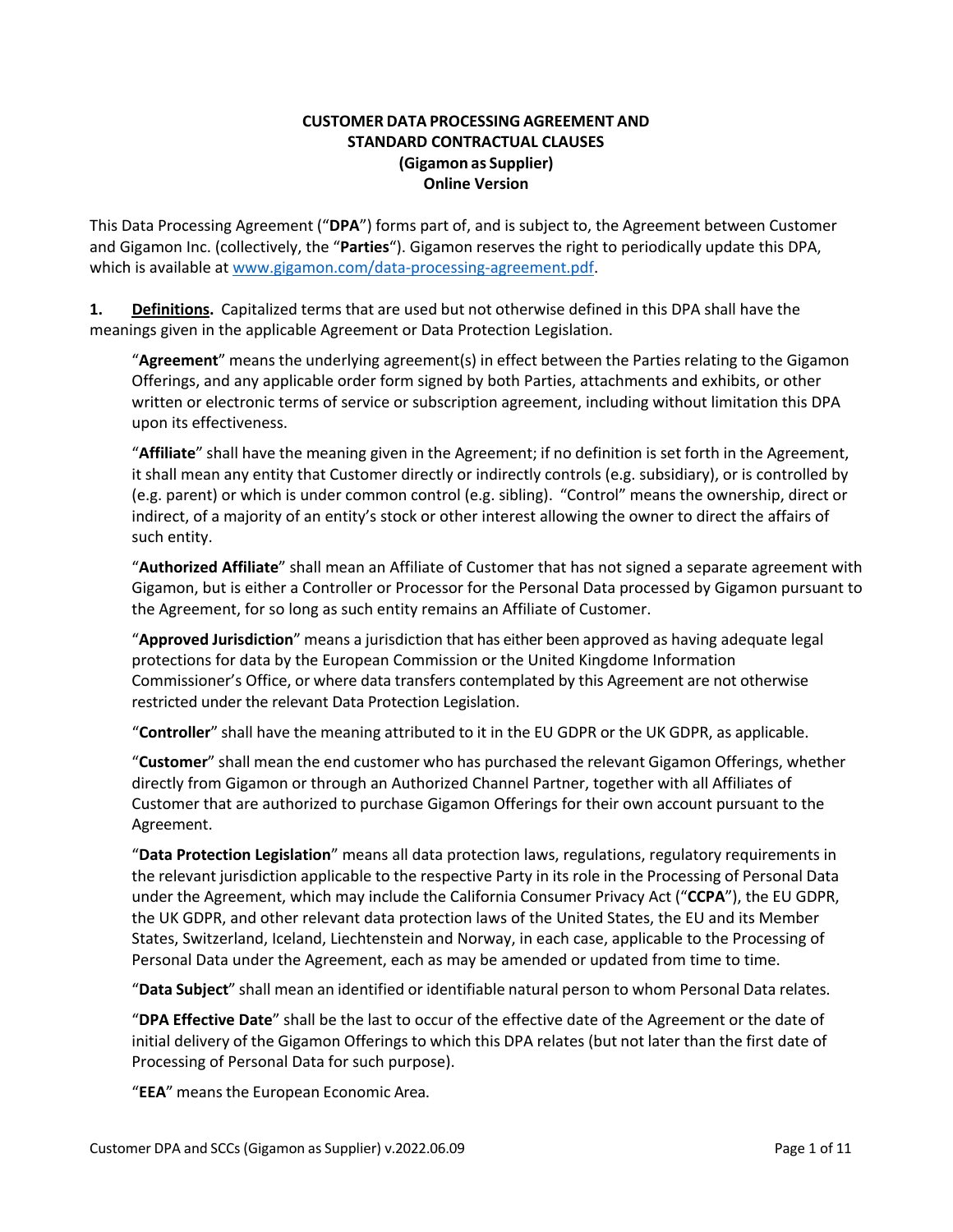"**EU**" means the European Union.

"**EU GDPR**" means Regulation (EU) 2016/679 of the European Parliament and of the Council of 27 April 2016.

"**EU Standard Contractual Clauses**" or "**EU SCCs**" means the standard data protection clauses for the transfer of Personal Data to processors established in third countries, as described in Article 46 of the EU GDPR pursuant to the European Commission's decision (C(2010)593) of 5 February 2010 on Standard Contractual Clauses, as approved by the European Commission in the European Commission's Implementing Decision 2021/914/EU of 4 June 2021.

"**Gigamon**" means Gigamon Inc., with offices at 3300 Olcott Street, Santa Clara, CA 95054, U.S.A., and its direct and indirect subsidiaries.

"**Gigamon Offering(s)**" means Gigamon-branded hardware, software and Services procured by Customer directly from Gigamon or through an Authorized Channel Partner.

"**Personal Data**" means any personal data as defined in the Data Protection Legislation, that Gigamon Processes in connection with the Gigamon Offering.

"**Processing**" or "**Process**" shall have the meaning attributed to it in the applicable Data Protection Legislation.

"**Security Documentation**" means the documentation describing the Security Measures and any other documents and information made available by Gigamon.

"**Security Incident**" means a breach of Gigamon's security leading to the accidental or unlawful destruction, loss, alteration, unauthorized disclosure of, or access to, Personal Data in Gigamon's possession, custody or control.

"**Security Measures**" has the meaning given in Section 5.2 (Gigamon Security Measures).

"**Services**" means the generally available Gigamon Insight software-as-a-service offering described in the applicable Gigamon documentation and procured by Customer, and any other services provided by Gigamon pursuant to the Agreement, including but not limited to support and maintenance services and professional services.

"**Sub-processors**" means third parties engaged by Gigamon to Process Personal Data in relation to the Gigamon Offering.

"**Term**" means the period from the DPA Effective Date until the end of Gigamon's provision of the applicable Gigamon Offering pursuant to the Agreement.

"**Third-Party Controller**" means an entity other than Customer or Gigamon that is a Controller with respect to Personal Data being processed hereunder.

"**UK GDPR**" means the Retained Regulation (EU) 2016/679 (UK GDPR) and the Data Protection Act 2018 (DPA 2018).

"**UK Standard Contractual Clauses**" or "**UK SCCs**" means the standard data protection clauses adopted pursuant to Article 46 of the UK GDPR for the transfer of personal data to processors established in third countries.

**2. Duration and Scope of DPA.** This DPA will take effect on the DPA Effective Date and, notwithstanding the expiration of the Term, will remain in effect until, and automatically expire upon termination or expiration of the Agreement, or until such time as Gigamon no longer Processes Personal Data. This DPA applies where and only to the extent that Gigamon Processes Personal Data on behalf of Customer as Data Processor in the course of providing the Gigamon Offerings.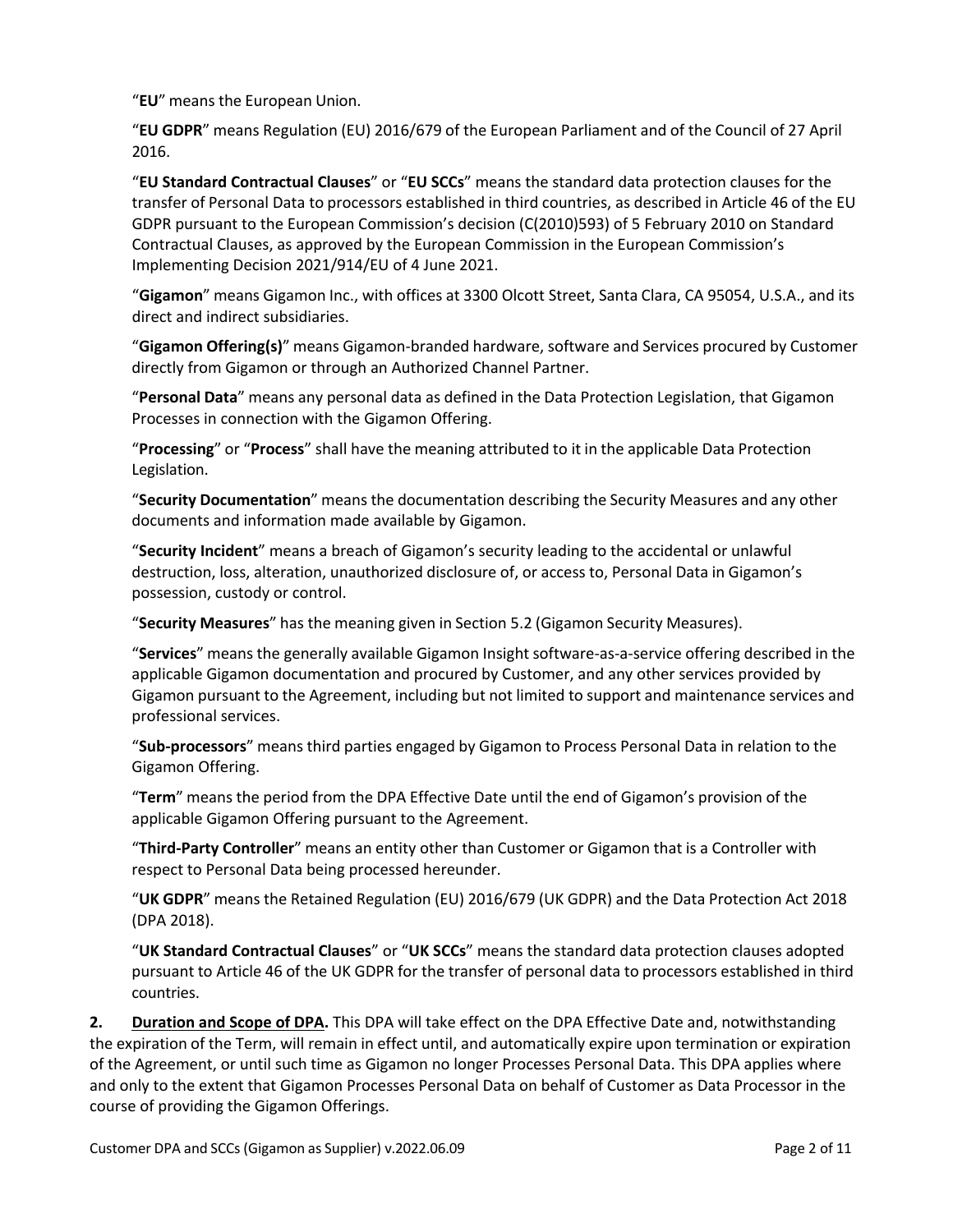#### **3. Roles and Regulatory Compliance.**

### 3.1. Processor and Controller Responsibilities. The parties acknowledge and agree that:

3.1.1. The subject matter and details of the Processing are described in Appendix 1a and/or Appendix 1b, depending on the Gigamon Offerings at issue; and

3.1.2. Gigamon is a Processor of that Personal Data under Data Protection Legislation, in each case regardless of whether Customer acts as a Controller or as a Processor on behalf of a third-Third-Party Controller. To the extent any Event/Usage Data (as defined in the Agreement) is considered Personal Data under applicable Data Protection Legislation, Gigamon is the Data Controller of such data and shall Process such data in accordance with the Agreement and applicable Data Protection Legislation; and

3.1.3. Customer is a Controller of that Personal Data under Data Protection Legislation; and

3.1.4. Gigamon will inform Customer if it believes that Customer's instructions with respect to the Processing of Personal Data violate the EU GDPR, UK GDPR or Member State provisions; and

3.1.5. Each party will comply with the obligations applicable to it in such role under the Data Protection Legislation with respect to that Personal Data.

3.2. Customer Responsibilities. Customer agrees that: (a) Customer has established or ensured that another party has established a legal basis for Gigamon's Processing of Personal Data contemplated by this DPA; (b) to the extent required by Data Protection Legislation given the context of the Processing and unless another legal basis supports the lawfulness of Processing, all notices have been given to, and consents and rights have been obtained from, the relevant Data Subjects and any other party as may be required under applicable law (including Data Protection Legislation) for such Processing; and (c) Personal Data does not and will not contain Special Categories of Personal Data, as defined in Article 9.1 of the EU GDPR and the UK GDPR; (d) Customer will keep the amount of Personal Data provided to Gigamon to the minimum necessary for the provision of the relevant Gigamon Offerings; and (e) Customer will ensure a level of security appropriate to the particular content of the Personal Data in accordance with the requirements of the applicable Data Processing Legislation, including without limitation pseudonymizing and backing-up Personal Data and securing the account authentication credentials, systems and devices Customer uses to access the Gigamon Offerings.

3.3. Scope of Processing and Authorization.

3.3.1. Customer's Instructions. By entering into this DPA, Customer instructs Gigamon to Process Personal Data: (a) to provide the Gigamon Offerings, including Processing initiated by Customer's users in their use of Offerings; (b) as authorized by the Agreement, including this DPA; and (c) as further documented in any other written instructions given by Customer and acknowledged in writing by Gigamon. Where applicable, Customer shall be responsible for any communications, notifications, assistance and/or authorizations that may be required in connection with a Third-Party Controller.

3.3.2. Gigamon's Compliance with Instructions. Gigamon will only Process Personal Data in accordance with Customer's instructions described in Section 3.3.1 unless Data Protection Legislation requires otherwise, in which case Gigamon will notify Customer in writing (unless that law prohibits Gigamon from doing so on important grounds of public interest).

3.4. Authorized Affiliates. Gigamon's obligations set forth in this DPA shall also extend to Authorized Affiliates, subject to the following conditions:

3.4.1. Customer must exclusively communicate any additional Processing instructionsrequested pursuant to 3.3.2 directly to Gigamon, including instructions from Authorized Affiliates;

3.4.2. Customer shall be responsible for Authorized Affiliates' compliance with this DPA and all acts and/or omissions by an Authorized Affiliate with respect to Customer's obligations in this DPA shall be considered the acts and/or omissions of Customer.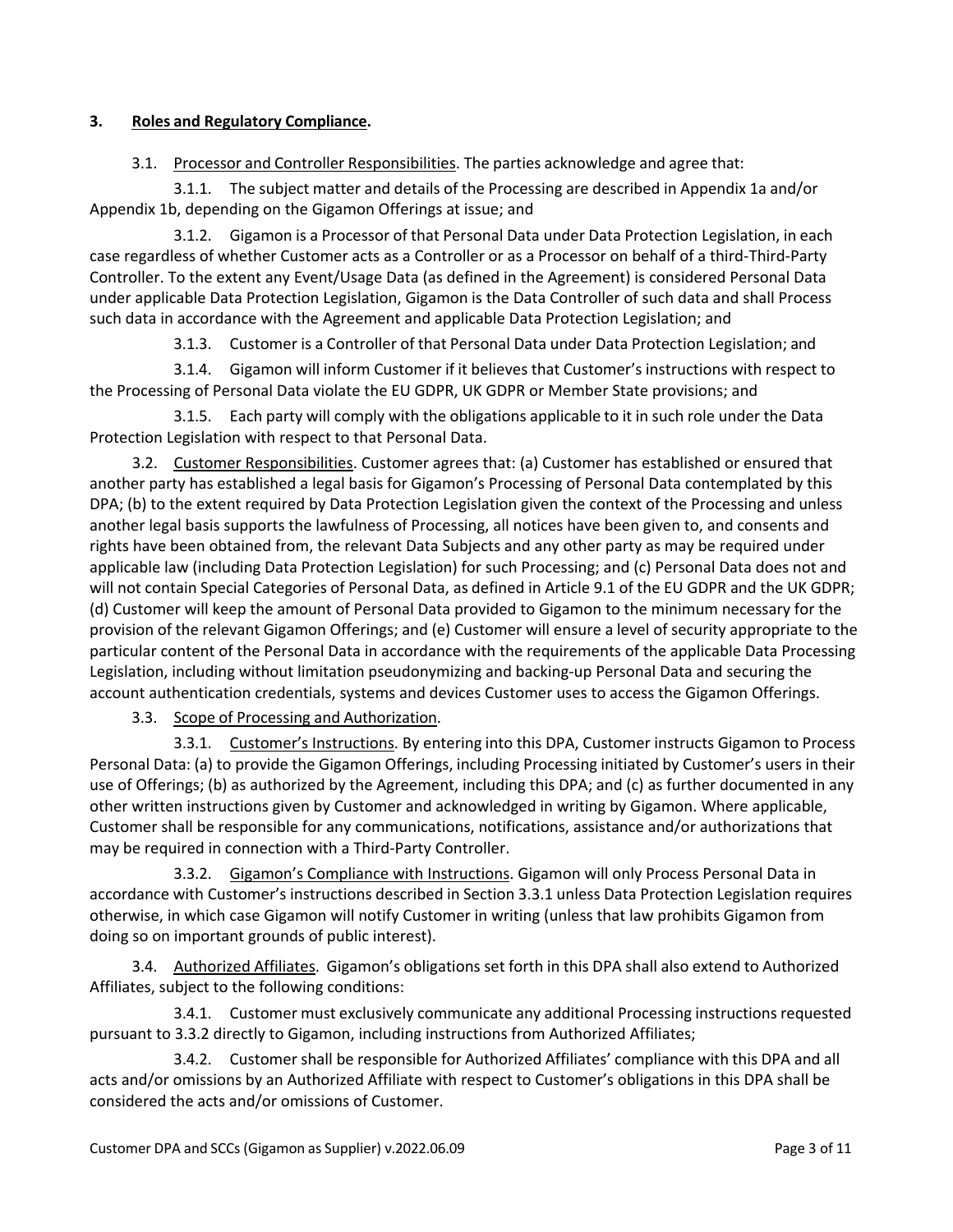3.4.3. Authorized Affiliates may only bring a claim directly against Gigamon if they have acceded in writing to this DPA. Otherwise, if an Authorized Affiliate seeks to assert a legal demand, action, suit, claim, proceeding, or otherwise against Gigamon ("Authorized Affiliate Claim"), Customer must bring such Authorized Affiliate Claim directly against Gigamon on behalf of such Authorized Affiliate, unless Data Protection Legislation requires the Authorized Affiliate be a party to such claim.

## **4. Data Deletion and Retention.**

4.1. Deletion on Termination. On termination of the Agreement or expiry or termination of the Term and at the choice of the Customer, Gigamon will either delete or return (in a commonly machine-readable format) the Personal Data to the Customer unless Data Protection Legislation requires or permits continued retention and Processing of the Personal Data.

4.2. Retention. Personal Data will be retained as needed to fulfill the purposes for which it was collected, such as delivery of the Gigamon Offerings, and as necessary for Gigamon to comply with its business requirements, legal obligations, resolve disputes, protect its assets, and enforce its rights and agreements ("Business Requirements"). Gigamon will use commercially reasonable efforts to implement and maintain appropriate retention periods for Personal Data in accordance with Data Protection Legislation. Gigamon will delete Personal Data as soon as retention of such data is no longer necessary for the purposes of Processing under this DPA, subject only to situations where a longer period is necessary for Gigamon's Business Requirements or is required under Data Protection Legislation or other governing laws.

### **5. Data Security.**

5.1. General. Taking into account the state of the art, the costs of implementation, and the nature, scope context and purposes of the Processing as well as the risk of varying likelihood and severity to the rights and freedoms of natural persons, the Parties shall implement and maintain appropriate technical and organizational measures to ensure a level of security appropriate to the risk.

5.2. Gigamon Security Measures. Gigamon will implement and maintain technical and organizational measures designed to protect Personal Data against accidental or unlawful destruction, loss, alteration, unauthorized disclosure of or access to Personal Data as described in the Security Measures Addendum to this DPA, which may be found at www.gigamon.com/security-measures-addendum.pdf (the "**Security Measures**"), and which is hereby incorporated into this DPA by reference.

5.3. Security Controls; Confidentiality of Processing. Gigamon may grant access to Personal Data to employees, contractors and Sub-processors under an appropriate obligation of confidentiality (whether a contractual or statutory duty) when such access is required to perform their job duties.

5.4. Gigamon Security Assistance. Gigamon will (taking into account the nature of the Processing of Personal Data and the information available to Gigamon) provide Customer with reasonable assistance necessary for Customer to comply with its obligations in respect of Personal Data under Data Protection Legislation, including Articles 32 to 36 (inclusive) of the EU GDPR and UK GDPR, by:

5.4.1. implementing and maintaining the Security Measures in accordance with Section 5.2 (Gigamon Security Measures), and

5.4.2. complying with the terms of Section 6 (Notice and Communication).

5.5 No Assessment of Personal Data by Gigamon. Gigamon shall have no obligation to assess the contents or accuracy of Personal Data, including to identify information subject to any specific legal, regulatory, or other requirement. Customer is responsible for reviewing the information made available by Gigamon relating to data security and making an independent determination as to whether the Offerings meet Customer's requirements and legal obligations under Data Protection Legislation.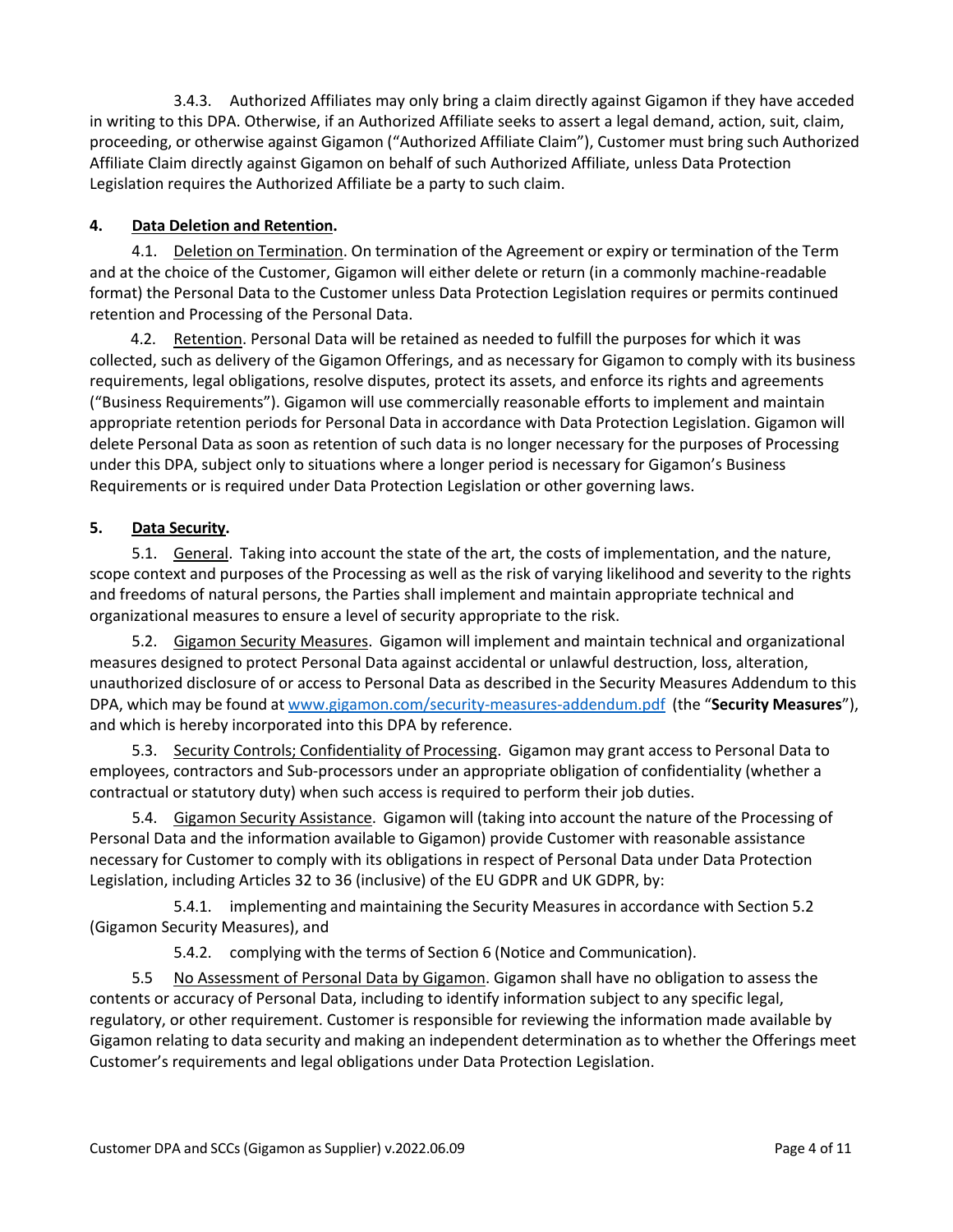### **6. Notice and Communication.**

6.1. Notification of Security Incident. If Gigamon becomes aware of a Security Incident, Gigamon will (a) promptly take reasonable steps to investigate the Security Incident and (b) notify Customer of the Security Incident without undue delay, in accordance with governing law..

6.2. Communication. Gigamon shall provide Customer timely information about the Security Incident including, to the extent known to Gigamon: (a) description of the nature of the Security Incident, (b) the name and contact details for the contact point to find more information, (c) a description of likely consequences of the Security Incident, (d) a description of the measures taken or proposed to be taken to address the Security Incident including, where appropriate, measures to mitigate its possible adverse effects, and (e) such other information as is necessary for Customer to carry out Customer's notification obligations related to the Security Incident, including, but not limited to, to assist Customer in complying with Articles 33 and 34 of EU GDPR. Notwithstanding the foregoing, Customer acknowledges that because Gigamon personnel may not have visibility to the content of Personal Data, it may be unlikely that Gigamon can provide information as to the particular nature of the Personal Data, or where applicable, the identities, number or categories of affected Data Subjects. Communications by or on behalf of Gigamon with Customer in connection with a Security Incident shall not be construed as an acknowledgment by Gigamon of any fault or liability with respect to the Security Incident.

6.3 Complaints or Notices Related to Personal Data. If Gigamon receives any official complaint, notice, or communication that relates to Gigamon's Processing of Personal Data or either Party's compliance with Data Protection Legislation in connection with Personal Data, to the extent legally permitted, Gigamon shall promptly notify Customer and, to the extent applicable, Gigamon shall provide Customer with commercially reasonable cooperation and assistance in relation to any such complaint, notice, or communication. Customer shall be responsible for any reasonable costs arising from Gigamon's provision of assistance in relation to any official complaint, notice, or communication that relates to Customer's compliance with Data Protection Legislation.

## **7. Reviews and Audits of Compliance.**

7.1. Audit. Customer may audit Gigamon's compliance with its obligations under this DPA up to once per year and on such other occasions as may be required by Data Protection Legislation, including where mandated by Customer's supervisory authority. Gigamon will contribute to such audits by providing Customer or Customer's supervisory authority with the information and assistance reasonably necessary to conduct the audit. Customer acknowledges and agrees that any exercise of its audit rights under applicable Data Protection Legislation will be conducted in accordance with this DPA.

7.2. Third Party. If a third party is to conduct the audit, Gigamon may object to the auditor if the auditor is, in Gigamon's reasonable opinion a competitor of Gigamon. Such objection by Gigamon will require Customer to appoint another auditor or conduct the audit itself.

7.3. Process. Subject to Section 6 (Notice and Communication) in relation to a Security Incident and aside from in the event of an investigation of a supervisory authority, to request an audit, Customer must submit a detailed proposed audit plan to Gigamon at least thirty (30) days in advance of the proposed audit date and any third party auditor must sign a customary non-disclosure agreement mutually acceptable to the parties (such acceptance not to be unreasonably withheld) providing for the confidential treatment of all information exchanged in connection with the audit and any reports regarding the results or findings thereof. Customer shall be solely responsible for the actions or inaction of any such third party, including without limitation any breaches of confidentiality. The proposed audit plan must describe the proposed scope, duration, and start date of the audit. Gigamon will review the proposed audit plan and provide Customer with any concerns or questions (for example, any request for information that could compromise Gigamon security, privacy, employment or other relevant policies). Gigamon will work cooperatively with Customer to agree on a final audit plan. Nothing in this Section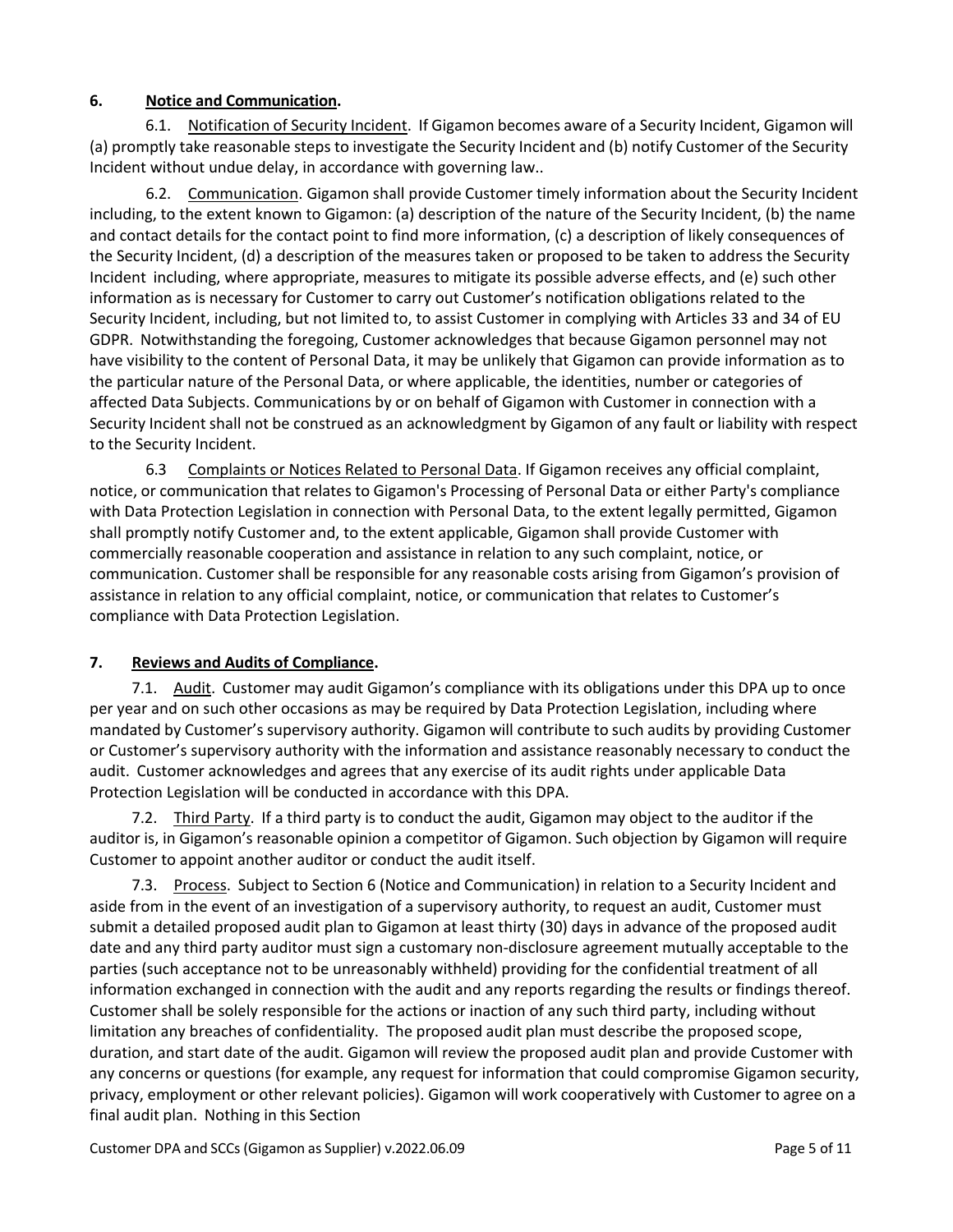shall require Gigamon to disclose any information where such disclosure would result in a breach of any duties of confidentiality.

7.4. Documents. If the controls or measures to be assessed in the requested audit are addressed in an SSAE 16/ISAE 3402 Type 2, ISO, NIST or similar audit report performed by a qualified third-party auditor within twelve (12) months of Customer's audit request and Gigamon has confirmed there are no known material changes in the controls audited, Customer agrees to accept such report in lieu of requesting an audit of such controls or measures.

7.5. Timing. The audit must be conducted during regular business hours, subject to the agreed final audit plan and Gigamon's safety, security or other relevant policies, and may not unreasonably interfere with Gigamon business activities.

7.6. Reports. Customer will promptly notify Gigamon of any non-compliance discovered during the course of an audit and provide Gigamon any audit reports generated in connection with any audit under this Section 7, unless prohibited by Data Protection Legislation or otherwise instructed by a supervisory authority. Customer may use the audit reports only for the purposes of meeting Customer's regulatory audit requirements and/or confirming compliance with the requirements of this DPA. The reports, audit, and any information arising therefrom shall be considered Gigamon's Confidential Information and may only be shared with a third party (including a Third-Party Controller) with Gigamon's prior written agreement.

7.7. Costs. Any audits are at Customer's expense. Customer will be responsible for any fees charged by any auditor appointed by Customer to execute any such audit. Gigamon may charge a fee, to be mutually agreed by the parties in advance, for any such audit; rates shall be reasonable, taking into account the resources expended by Gigamon. Nothing in this DPA shall be construed to require Gigamon to furnish more information about its Sub-processors in a connection with such audits than such Sub-processors make available to Gigamon without restriction on further disclosure.

**8. Impact Assessments and Consultations.** Gigamon will provide reasonably requested information regarding the Gigamon Offerings to enable Customer to carry out impact assessments or prior consultations with data protection authorities as required by applicable Data Protection Legislation, including, if applicable, Customer's obligations pursuant to Articles 35 and 36 of the EU GDPR and UK GDPR, by (a) making available for review copies of the Security Documentation or other documentation or information describing relevant aspects of Gigamon's information security program and the security measures applied in connection therewith; and (b) providing the other information contained in the Agreement including this DPA. Gigamon shall additionally provide such reasonable assistance to Customer, taking into consideration the nature of the Offerings provided, to the extent needed by Customer in connection with a data protection impact assessment as required to comply with applicable Data Protection Legislation.

## **9. Data Subject Requests.**

9.1. Customer's Responsibility for Requests. Gigamon shall promptly notify Customer if Gigamon receives a request from a Data Subject that identifies Personal Data or otherwise identifies Customer, including where the Data Subject seeks to exercise any of its rights under applicable Data Protection Legislation. During the Term or as otherwise required by applicable Data Protection Legislation, if Gigamon receives any request from a Data Subject in relation to the Data Subject's Personal Data Processed in connection with the Gigamon Offering, to the extent legally permitted Gigamon will advise the Data Subject to submit their request to Customer and Customer will be responsible for responding to any such request, subject to the assistance to be provided by Gigamon pursuant to Section 9.2 below.

9.2. Gigamon's Data Subject Request Assistance. Gigamon will provide (taking into account the nature of the Processing of Personal Data) Customer with reasonable assistance as necessary for Customer to perform its obligation under Data Protection Legislation to respond to requests by Data Subjects, including if applicable,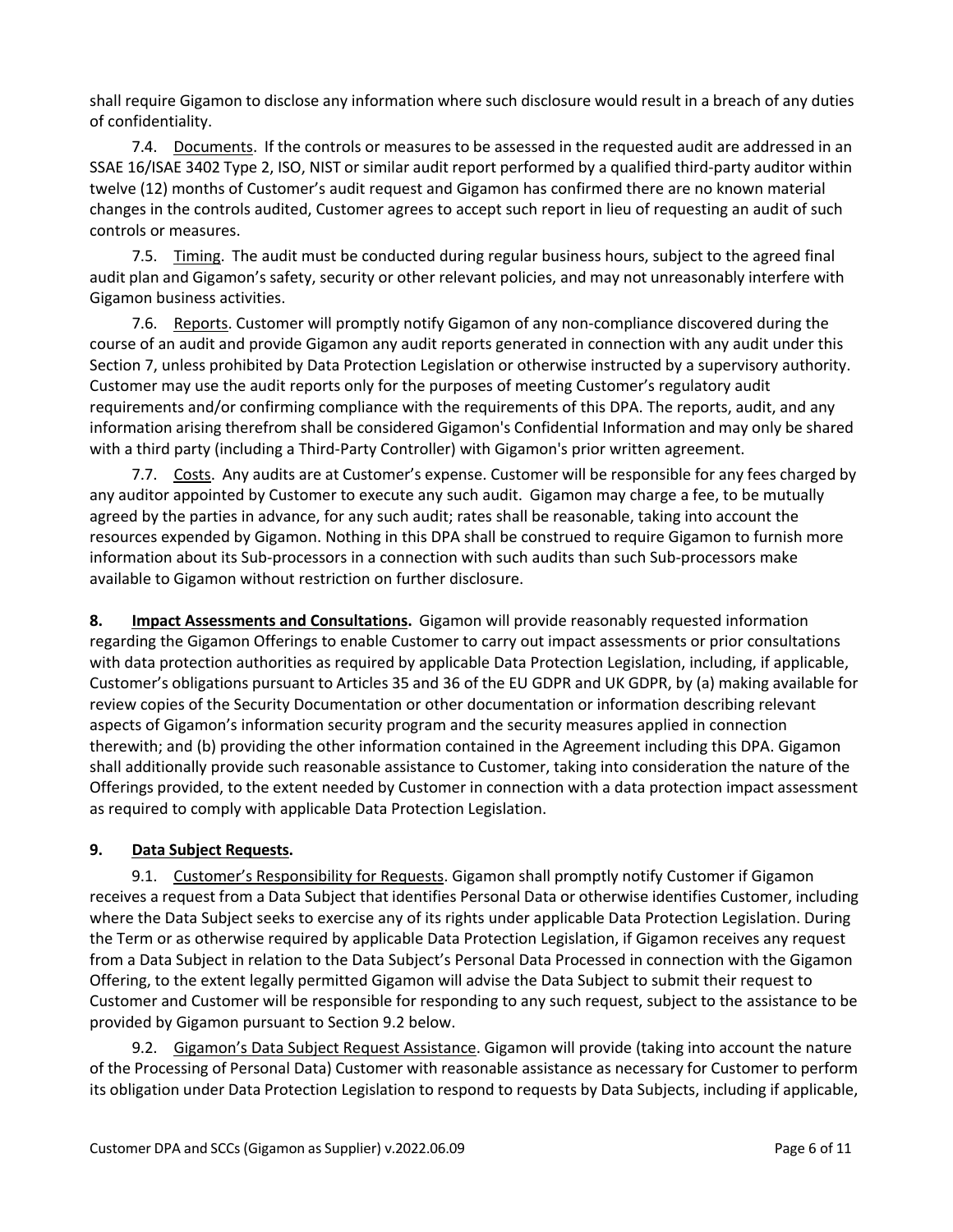Customer's obligation to respond to requests for exercising the Data Subject's rights set out in Chapter III of the EU GDPR and in the UK GDPR.

### **10. Transfers of Personal Data.**

10.1. Data Storage and Processing Facilities. Gigamon may, subject to this Section 10, store and Process Personal Data in the United States or anywhere Gigamon or its Sub-processors maintains facilities.

10.2. Transfer Mechanisms. For any transfers of Personal Data from the EEA and its member states, United Kingdom and/or Switzerland or other jurisdictions to a country which is not an Approved Jurisdiction, such transfers and Processing shall be governed by a valid mechanism for the lawful transfer of Personal Data recognized under applicable Data Protection Legislation, such as those below:

10.2.1. EU Standard Contractual Clauses. With respect to transfers of Personal Data protected by the EU GDPR outside an Approved Jurisdiction, such transfers shall be subject to the EU Standard Contractual Clauses, which shall be deemed incorporated into and form part of this DPA, including the election of specific terms and/or optional clauses as described in more detail in (a)-(i) below, and any optional clauses not expressly selected are not included:

a) The Module 2 terms shall apply (Controller to Processor);

b) The optional Clause 7 in Section I of the EU SCCs is incorporated, and Authorized Affiliates may accede in a signed writing to this DPA and the SCCs under the same terms and conditions as Customer, subject to Section 3.4 (Authorized Affiliates) of this DPA via mutual agreement of the Parties;

c) For purposes of Clause 9 of the EU SCCs, Option 2 ("General written authorization") is selected and the process and time period for the addition or replacement of Sub-processors shall be as described in Section 11 (Sub-processing) of this DPA;

d) For purposes of Clause 13 and Annex 1.C of the SCCs, Customer shall maintain accurate records of the applicable Member State(s) and competent supervisory authority, which shall be made available to Customer on request;

e) For purposes of Clause 17 and Clause 18 of the SCCs, the Member State for purposes of governing law and jurisdiction shall be the Federal Republic of Germany;

f) For purposes of Annex 1.A, the "data importer" shall be Gigamon and the "data exporter" shall be Customer and any Authorized Affiliates that have acceded to the SCCs pursuant to this DPA;

g) For purposes of Annex 1.B, the description of the transfer is as described in Section 3 (Roles and Regulatory Compliance) of this DPA;

h) For purposes of Annex II, the technical and organization measures are those measures described in Section 5.2 (Gigamon Security Measures) of this DPA; and

i) The Sub-processors for Annex III shall be as described in the Sub-processor Addendum to this DPA, as may be revised pursuant to Section 11 (Sub-processing) of this DPA.

10.2.2. UK Standard Contractual Clauses. With respect to transfers of Personal Data protected by the UK GDPR outside an Approved Jurisdiction, the EU SCCs will also apply in accordance with the paragraphs above, subject to the following modifications:

a) any references in the EU SCCs to "Directive 95/46/EC" or "Regulation (EU) 2016/679" shall be interpreted as references to the UK GDPR; references to specific Articles of "Regulation (EU) 2016/679" are replaced with the equivalent Article or Section of UK GDPR;

b) references to "EU", "Union" and "Member State law" are all replaced with "UK";

c) Clause 13(a) and Part C of Annex I of the EU SCCs are excluded;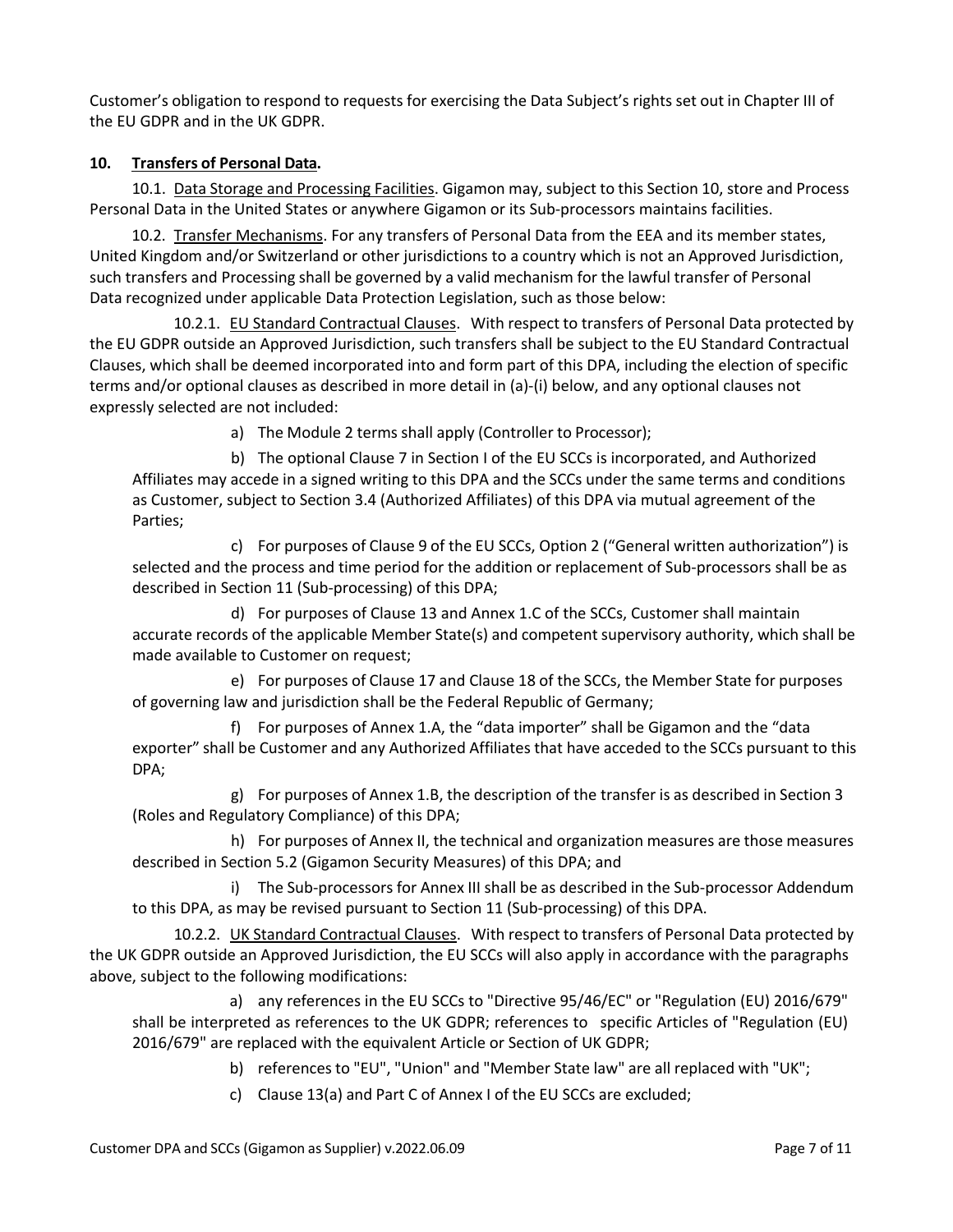d) All references to the "competent supervisory authority" and "competent courts" shall be interpreted as references to the Information Commissioner and the courts of England and Wales;

e) Clause 17 of the EU SCCs is replaced to state that "The Clauses are governed by the laws of England and Wales";

f) Clause 18 of the EU SCCs is replaced to state "Any dispute arising from these Clauses shall be resolved by the courts of England and Wales. A Data Subject may bring legal proceeding against the data exporter and/or data importer before the courts of any country in the UK. The Parties agree to submit themselves to the jurisdiction of such courts. "

g) Alternative. In the event that the EU SCCs, implemented as described above, cannot be used to lawfully transfer Personal Data in compliance with the UK GDPR, then the UK SCCs shall instead be incorporated by reference and shall apply to such transfers, provided that in such event the Annexes or Appendices of the UK SCCs shall be populated using the information contained in Appendices of this DPA (as applicable). To the extent the UK GDPR or UK SCCs are amended or replaced, the Parties will use reasonable efforts to make such transfers of Personal Data in accordance with such amended or replaced laws, which will be incorporated by reference herein as applicable.

10.2.3 Notwithstanding the foregoing, if a Sub-processor has adopted Binding Corporate Rules, as defined in applicable Data Protection Legislation ("BCRs"), that cover the transfer, then such BCRs shall govern the transfer of Personal Data.

#### **11. Sub-Processing.**

11.1. Authorized Sub-Processors. For purposes of Clause 9 of the Standard Contractual Clauses, Customer provides Gigamon with a general consent to engage Sub-processors, subject to Section 11.3 (Changes to Sub-processors), as well as Gigamon's current Sub-processors already engaged as of the DPA Effective Date and as listed in the Sub-processor Addendum to this DPA located at www.gigamon.com/subprocessor-addendum.pdf, which is hereby incorporated into this DPA by reference, subject to Gigamon ensuring those Sub-processors meet obligations in this DPA.

11.2. Sub-Processor Obligations. Gigamon shall: (i) enter into a written agreement with each Subprocessor imposing data protection obligations no less protective of Personal Data as Gigamon's obligations under this DPA to the extent applicable to the nature of the services provided by such Sub-processor; and (ii) remain liable for each Sub-processor's compliance with the obligations under this DPA. Upon written request, and subject to any confidentiality restrictions, Gigamon shall provide Customer all relevant information it reasonably can in connection with its applicable Sub-processor agreements where required to satisfy Customer's obligations under Data Protection Legislation.

11.3. Changes to Sub-Processors. Gigamon shall notify Customer (for example, by updating the Sub-Processor Addendum, which may be found at www.gigamon.com/sub-processor-addendum.pdf, or by publishing this information at Gigamon's customer portal or www.gigamon.com/legal.html, or by e-mail or in-application messaging) of any new Sub-processor at least fourteen (14) business days in advance of allowing the new Sub-processor to Process Personal Data (the "Objection Period"). During the Objection Period, objections (if any) to Gigamon's appointment of the new Sub-processor must be provided to Gigamon in writing and based on reasonable grounds relating to data protection. In such event, the Parties will discuss those objections in good faith with a view to achieving resolution. If it can be reasonably demonstrated to Gigamon that the new Sub-processor is unable to Process Personal Data in compliance with the terms of this DPA and Gigamon cannot provide an alternative Sub- processor, or the Parties are not otherwise able to achieve resolution as provided in the preceding sentence, Customer may provide written notice to Gigamon terminating the purchases with respect only to those aspects of the Offerings which cannot be provided by Gigamon without the use of the new Sub-processor.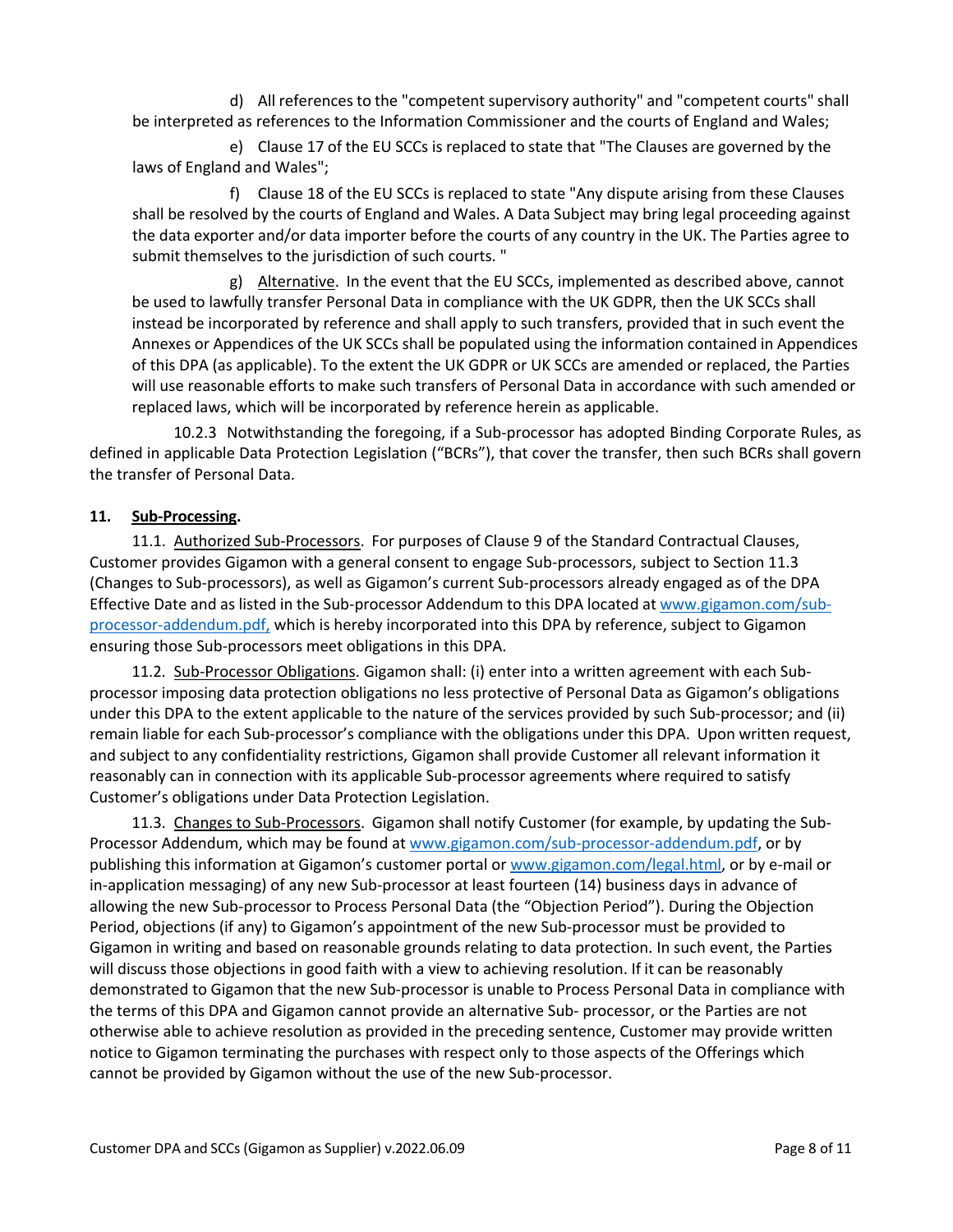**12. Government, Law Enforcement, and/or Third-Party Inquiries.** If Gigamon receives a demand to retain, disclose, or otherwise Process Personal Data for any third party, including, but not limited to law enforcement or a government authority ("Third-Party Demand"), then Gigamon shall attempt to redirect the Third-Party Demand to Customer. Customer agrees that Gigamon can provide information to such third-party as reasonably necessary to redirect the Third-Party Demand. If Customer cannot redirect the Third-Party Demand to Customer, then Customer shall, to the extent legally permitted to do so, provide Customer reasonable notice of the Third-Party Demand as promptly as feasible under the circumstances to allow Customer to seek a protective order or other appropriate remedy. This section does not diminish Gigamon's obligations under the EU SCCs or UK SCCs with respect to access by public authorities.

#### **13. Miscellaneous.**

13.1. Notices. Notwithstanding anything to the contrary in the Agreement, any notices required or permitted to be given by Gigamon to Customer under this DPA. may be given (a) in accordance with the notice clause of the Agreement; and/or (b) as described in Section 6.1 (Notification of Security Incident) of this DPA if applicable; and/or (c) to Gigamon's primary points of contact with Customer.

13.2. General. The Parties agree that this DPA shall replace and supersede any existing data processing addendum, attachment, exhibit or standard contractual clauses that Gigamon and Customer may have previously entered into in connection with the Gigamon Offerings. Except as expressly modified by the DPA, the terms of the Agreement remain in full force and effect. To the extent of any conflict or inconsistency between this DPA and the remaining terms of the Agreement regarding the subject matter herein, this DPA shall govern, provided that in the event of additional terms such term shall be read to give effect to such additional terms. To the extent of any conflict or inconsistency between the body of this DPA and its Addenda (not including the Standard Contractual Clauses) and the relevant Standard Contractual Clauses in a way that materially affects the adequacy of the transfer, the Standard Contractual Clauses shall prevail. In the event of any conflict between this DPA and the relevant Data Protection Legislation, the provisions under the Data Protection Legislation shall prevail. Notwithstanding anything to the contrary in the Agreement or this DPA, each Party's and all of its Affiliates' liability, taken together in the aggregate, arising out of or relating to this DPA, the SCCs, and any other data protection agreements in connection with the Agreement (if any), shall be subject to any aggregate limitations on liability set out in the Agreement. Nothing in this DPA is intended to limit the Parties' direct liability towards Data Subjects or applicable supervisory data protection authorities which cannot be limited under mandatory applicable law.

13.3. No Third Party Rights. In no event shall this DPA benefit or create any right or cause of action on behalf of a third party (including a Third-Party Controller), but without prejudice to the rights or remedies available to Data Subjects under Data Protection Legislation or this DPA (including the SCCs).

13.4. Governing Law. This DPA will be governed by and construed in accordance with governing law and jurisdiction provisions in the Agreement or in the event that the Agreement is silent, in accordance with the law of the State of California and the United States without regard to conflicts of laws provisions.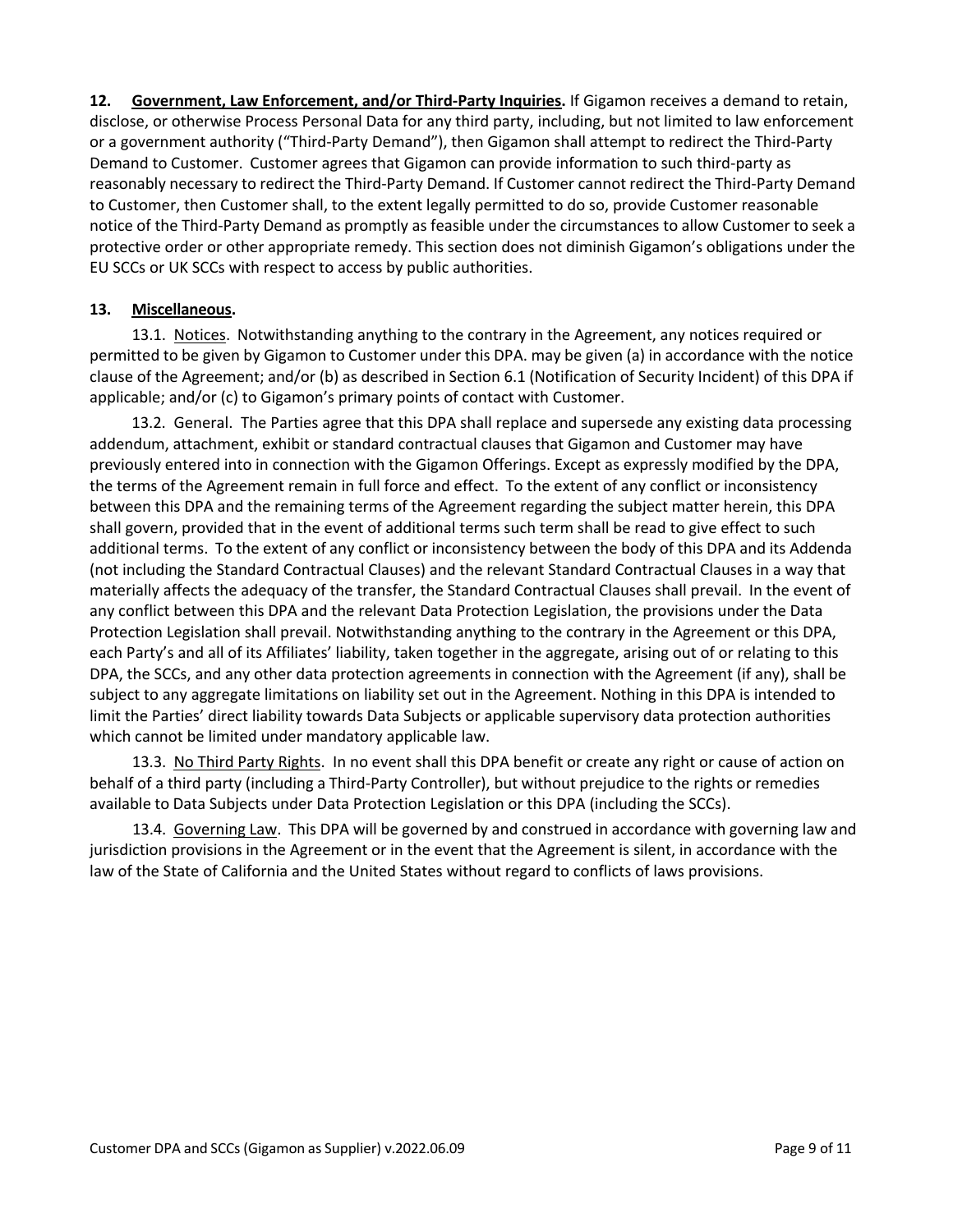# **Appendix 1a to the DPA - INSIGHT Subject Matter and Details of the Data Processing**

| <b>Subject Matter</b>                          | Gigamon's provision and operation of Insight.                                                                                                                                                                                                                                                                                                                                                                                                                                                                                                                                                                                                                                                                                                                                                                                                                                                                                                                                                                                                                                                                                                   |
|------------------------------------------------|-------------------------------------------------------------------------------------------------------------------------------------------------------------------------------------------------------------------------------------------------------------------------------------------------------------------------------------------------------------------------------------------------------------------------------------------------------------------------------------------------------------------------------------------------------------------------------------------------------------------------------------------------------------------------------------------------------------------------------------------------------------------------------------------------------------------------------------------------------------------------------------------------------------------------------------------------------------------------------------------------------------------------------------------------------------------------------------------------------------------------------------------------|
| <b>Duration of Processing</b>                  | Duration of the applicable subscription.                                                                                                                                                                                                                                                                                                                                                                                                                                                                                                                                                                                                                                                                                                                                                                                                                                                                                                                                                                                                                                                                                                        |
| <b>Nature and Purpose of</b><br>the Processing | Provisioning/Use of Insight. Personal Data that may be collected and used to<br>deliver, support and improve Gigamon Offerings, administer the Agreement,<br>comply with law, act in accordance with your written instructions, or otherwise<br>in accordance with this DPA and Agreement. The Insight platform includes<br>sensors or virtual machines ("VM") that are deployed within the Customer's<br>network. These sensors or VMs generate metadata about the monitored<br>network traffic provided by the Customer via TAP, SPAN, or similar<br>mechanism to Gigamon. To the extent that any such metadata includes<br>Personal Data, it will be treated as such by Gigamon. Personal data associated<br>with the provisioning and operation of Insight includes metadata, threat actor<br>data, and Controller/Customer submitted data processed to monitor<br>Customer's selected network for adversary activity and to provide additional<br>applications, modules, functionality, and services selected by Customer.<br>Insight Professional Services. Personal data gathered in connection with                                     |
|                                                | Professional Services for example as part of computer imaging, diagnostics<br>and remediation in connection with the delivery of incident response or other<br>forensics-oriented Professional Services.<br>Support; Account Information. Customer's employees names and contact<br>information may be received in connection with technical support of the<br>Gigamon Offering, administering your account, and enhancing your<br>experience.                                                                                                                                                                                                                                                                                                                                                                                                                                                                                                                                                                                                                                                                                                  |
| <b>Categories of Personal</b><br><b>Data</b>   | Metadata: generated through the sensor or VM and may include, among<br>other things, a unique identifier per event, time and date, sensor and<br>customer IDs, and source and destination IP addresses. The unique<br>identifier cannot be mapped to a customer without additional secured<br>access to logically separate system within Insight. The metadata may also<br>contain domain, file, or user names, or other metadata associated with<br>parsed network protocols. Depending on the Customer's naming<br>conventions, these fields could contain Personal Data.<br>Contact Information: When Customer calls Gigamon to provision the<br>Gigamon Offering, Customer provides each individual user's first name, last<br>name, company name, company email, professional title, phone number, and<br>company physical address to create a user account in the Gigamon Offering.<br>Customer's employee contact information is also received when Customer<br>calls or emails their Technical Account Manager in a support scenario and/or<br>when Customer contacts Gigamon's finance department for invoice and<br>billing purposes. |
| <b>Categories of Statutorily</b>               | Customer employees and authorized personnel whose Personal Data                                                                                                                                                                                                                                                                                                                                                                                                                                                                                                                                                                                                                                                                                                                                                                                                                                                                                                                                                                                                                                                                                 |
| <b>Defined Data Subjects for</b>               | Customer are responsible for and which Personal Data is Processed in                                                                                                                                                                                                                                                                                                                                                                                                                                                                                                                                                                                                                                                                                                                                                                                                                                                                                                                                                                                                                                                                            |
| <b>Whom the Customer's</b>                     | connection with the Gigamon Offering.                                                                                                                                                                                                                                                                                                                                                                                                                                                                                                                                                                                                                                                                                                                                                                                                                                                                                                                                                                                                                                                                                                           |
| <b>Personal Data Relates</b>                   |                                                                                                                                                                                                                                                                                                                                                                                                                                                                                                                                                                                                                                                                                                                                                                                                                                                                                                                                                                                                                                                                                                                                                 |